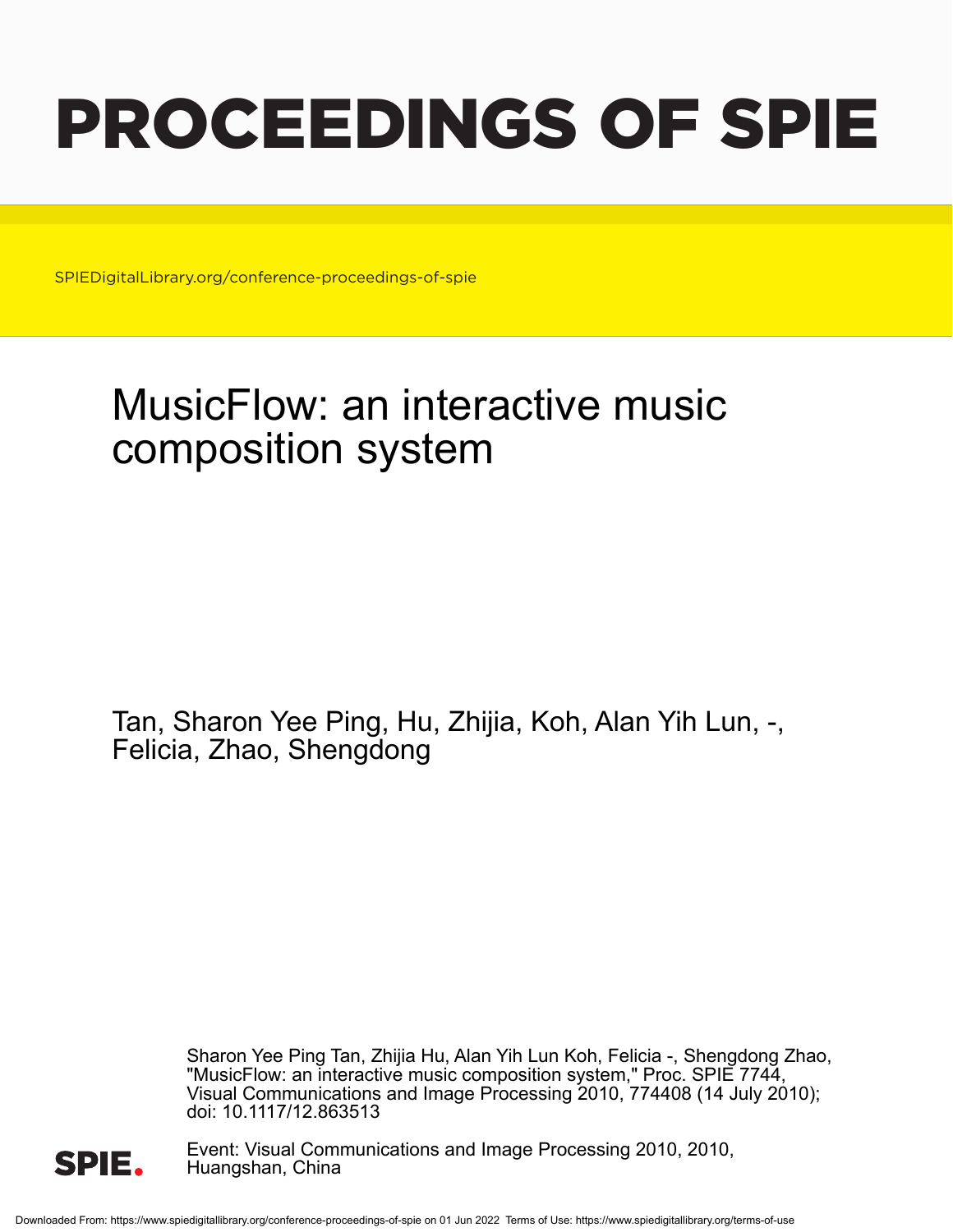# **MusicFlow: An interactive music composition system**

Sharon Yee Ping Tan, Zhijia Hu, Alan Yih Lun Koh, Felicia, Shengdong Zhao School of Computing, National University of Singapore, Computing 1, 13 Computing Drive, Singapore 117590

## **ABSTRACT**

Music notation has evolved to the point in which music scores can be digitalized to give composers a different dimension of music composition. Traditional method of music notation using pen and paper requires much time and effort especially during reviewing and editing of hand written music scores. On the other hand of the spectrum, computerizing the entire music composition process can potentially reduce the workload; however, previous approaches in digitizing music notation suffer from the overwhelming functions and the lack of human touch. In this paper, we designed, implemented, and evaluated a multi-touch application called Musicflow, which allows for automatic transcription of composers' music into digital music scores through one's fingertips. To facilitate natural, efficient interaction, MusicFlow supports many multi-touch gestures such as music notation, editing and playing back for reviewing. In addition, Musicflow includes a collaborative teaching tool which further enhances music education by engaging both the teacher and students actively on a multi-touch table. Our initial evaluation indicates that MusicFlow is intuitive to use and effective for music composition.

**Keywords:** music composition, music notation, automatic transcription, multi-touch, collaborative teaching, human computer interaction

# **1. INTRODUCTION**

Computerizing music composition has produced much benefit such as ease of use in revising and editing of music scores as well as the ability to save and reprint music scores. Composers now spend lesser time than they would have as compared to manual composition of scores which involves time consuming mandatory tasks such as key transposition, extraction and layout. However, precise music transcription is still an active research field due to its extremely challenging computational requirements. Furthermore, most current music notation software uses keyboard and mouse which is not intuitive and the array of functions in these software applications are too overwhelming for novice users. Thus, we aim to provide more human touch to music notation software by capitalizing on efficient computational resources in our project.

We developed a multi-touch application, MusicFlow, which effectively combines a multi-touch platform with music composition. Some of our main features of MusicFlow are:

- 1. **Real time transcription of musical scores**: Musical scores are automatically generated real time when users play on the virtual piano.
- 2. **Intuitive multi-touch gestures used for editing:** The multi-touch gestures are designed to make the editing process efficient and easy.
- 3. **Integrated music composition system:** All the composing work is done in a single workspace, without the need to shift between spatial mediums such as synthesizers and computer.
- 4. **Collaborative learning tool:** Creates an enriching music learning environment by capitalizing on the collaborative design of a multi-touch table.

Visual Communications and Image Processing 2010, edited by Pascal Frossard, Houqiang Li, Feng Wu, Bernd Girod, Shipeng Li, Guo Wei, Proc. of SPIE Vol. 7744, 774408 · © 2010 SPIE · CCC code: 0277-786X/10/\$18 · doi: 10.1117/12.863513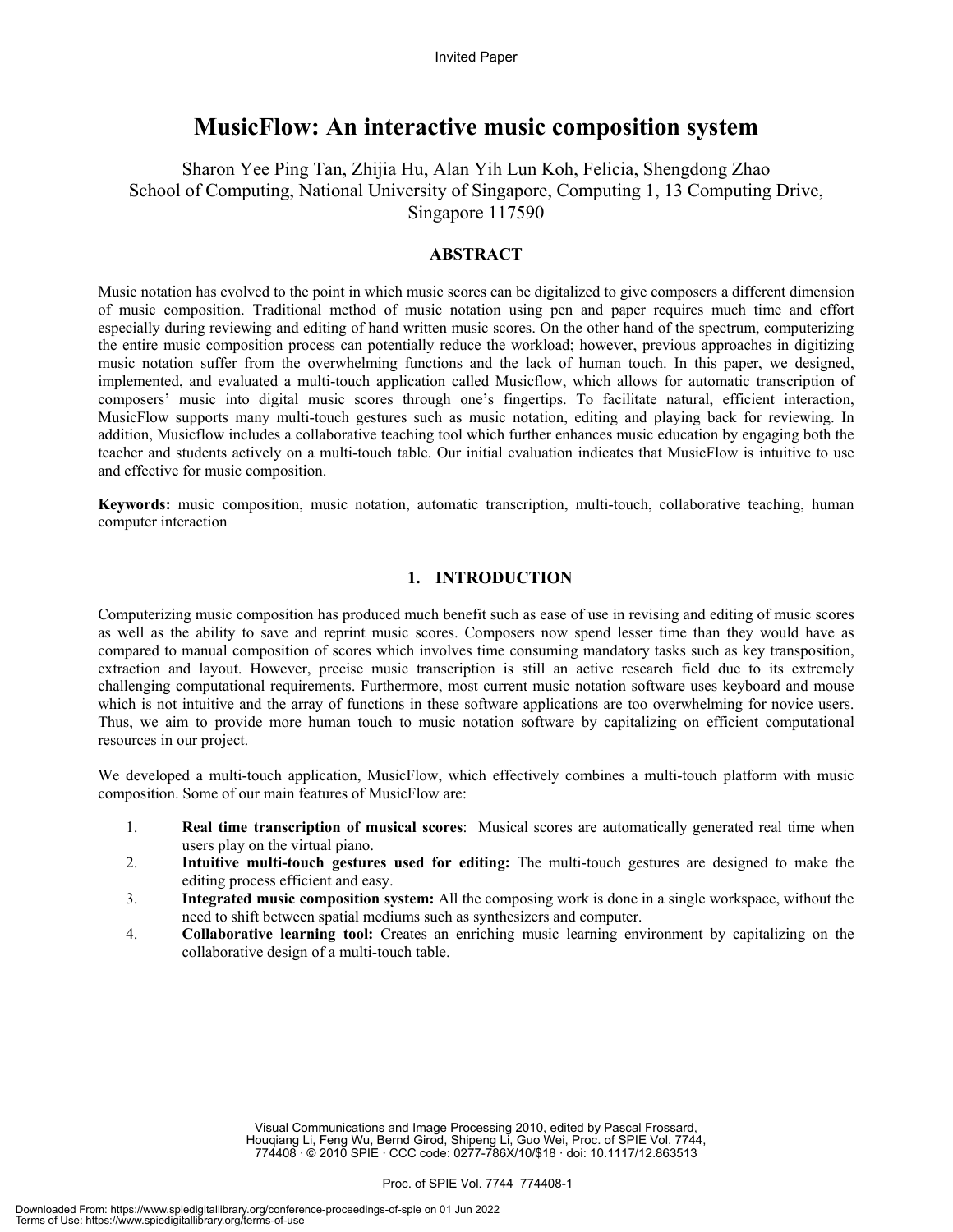# **2. RELATED WORK**

Previous research can be categorized into three main aspects which exemplifies on user needs & requirements, affordances for flexibility and creativity of system, transcription  $\&$  editing processes, with each having a significant impact on the way we design MusicFlow. These three aspects are:

- 1. **The mental model of composers** 
	- Finding the right type of interaction to suit the way composers compose and edit music.
- 2. **Medium, flexibility and creativity of system**
	- Finding an appropriate medium and interface to incorporate suitable interactions for notating and editing, while supporting creativity in composers
- 3. **Transcribing and editing** 
	- Finding efficient and economical methods to notate and edit musical notes on the music sheet with appropriate level of accuracy

# **2.1 The Mental Model of Composers**

Three different types of human computer interactions are commonly used in music notation: 1) Music Notepad's 2D gestural input using pen-based interaction<sup>10</sup>; 2) Personal Composer's MIDI music transcriptions using WIMP user interfaces<sup>11</sup>; 3) Real-time transcription of music directly from instruments<sup>4, 5</sup>. Each of these interactions specifically targets certain group(s) of users. Music Notepad targets novice composers such as children who are learning how to notate music notes from simple songs. Personal Composer on the other hand targets less novice users by providing greater flexibility in notating and editing of scores using WIMP. For direct instrumental transcription, it outweighs the other two interactions in terms of its efficiency and overall user experiences in that music scores can be instantaneously generated from the playing instrument.

# **2.2 Medium, flexibility and creativity of system**

The "Paperoles Project"<sup>12</sup>considers tangible objects such as paper, best at aiding the compositional process. This is because the real world affordance of having to compose using paper during composing is still very attached to the mental model of composers today.

In areas of flexibility and creativity, Automatic Notation Generators<sup>2</sup> discusses different theoretical and statistical approaches which allow multiple realizations of algorithmic compositions, direct transcriptions etc. A few other papers presented innovative ideas to enhance the overall user experience and usability in composing music. Some of these include Music Gesture Recognition<sup>8</sup>, Speech Interface (Voice Music)<sup>9</sup> and Tangible-Probability based music composition<sup>7</sup>. For a more relevant reach to our MusicFlow system in terms of music notation and editing, Music Gesture Recognition was analysed in greater detail. This system has three main components: (Staves-Preprinted Anoto Paper, Digital Pen and a Recognizer). Firstly, the digital pen is used to make gestures on a pre-printed paper. Once the pen is lifted off the paper, the gesture is tracked and sent to the recognizer to retrieve the shape. Finally, the specific location of the shape as well as its spatial relationship with the other gestures on the music sheet will be noted. The shape will be approximated into a music notation and stored.

# **2.3 Transcription and editing**

 "*The Justification of Printed Music"* <sup>6</sup> addresses one of the most common problems in music notation - the appropriate spacing between music notes on music scores. "The Design of Pen-based Input System"<sup>3</sup> provides an overview of current techniques for music notation: Direct Keyboard Entry makes use of ASCII music representation languages such as DARMS and MusicTex; Direct Manipulation Music Input combines a keyboard and pointing device with a bit-mapped display to allow direct manipulation of musical symbols; these two techniques allow users to enter music by playing a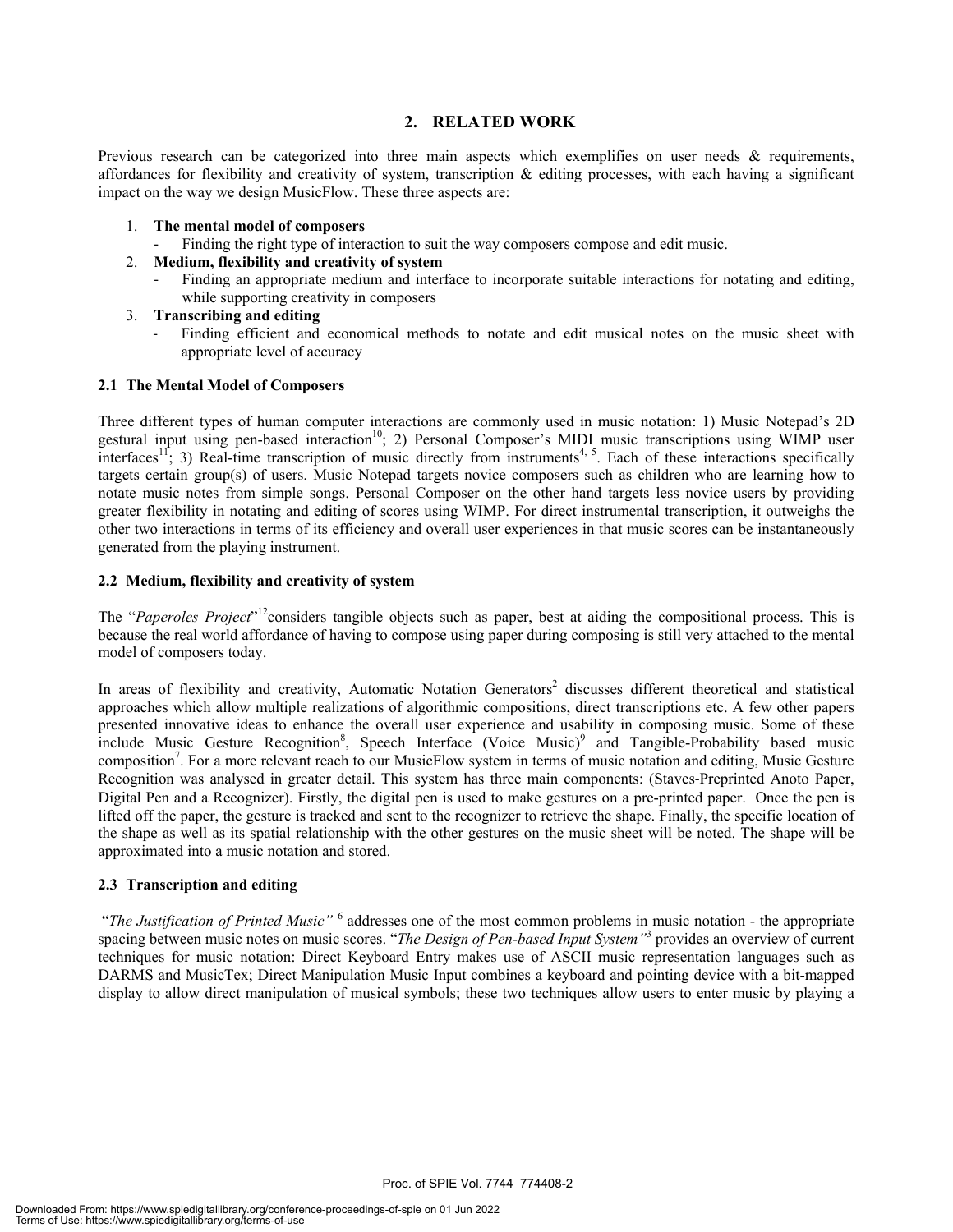music keyboard connected to the computer, and Optical Music Recognition is a computer system that attempts to parse the bitmap image of a scanned music score. These techniques have helped us gain a better understanding on the overall progress of music notation systems.

MusicFlow is thus designed in accordance to an analysis of the literature review. It follows the design of real-time transcription onto digital scores as stated in the section on "Mental model of composers". For the choice of interaction medium, MusicFlow is built upon a multi-touch table system. The advantages of such a design can be seen in the areas of transcription and editing. Based on the understanding from Blostein's paper<sup>6</sup>, MusicFlow's transcription process is designed to compute both fixed tempo (as set by the user) and the duration of the "touched" key on the virtual piano to measure the correct duration of the played note. For editing, pen-based interaction was originally our initial choice. However, we decided to keep all interactions to multi-touch. Our justifications expound on the fact that our hands provide greater intuitiveness for editing and manipulating digital data, and also significantly reduce the number of interactions users need to learn.

# **3. DESIGN PROCESS**

# **3.1 Prototyping tools**

Paper prototypes were used in the initial design process as they are simple to create. They are also easy to manipulate during usability testing and efficient for gathering user feedbacks on system navigation and screen layout. However, for certain actions that cannot be easily replicated on paper, such as hand gestures, we will guide users in the process.

# **3.2 1st Iteration**

We first came up with a rough sketch of the user interface, which basically includes a music score and a piano keyboard. This interface design was intended to be minimalistic (for simplicity and intuitiveness), exemplified by eliminating the cluttering of features that can complicate the music composition process. The piano keys are designed to be highlighted when pressed for providing visual feedback. Subsequently, we designed the algorithm to translate the piano keys pressed into music notes on the score. In the initial programming development phase, we used mouse clicks to simulate movements. This allowed us to first test out the algorithm and concentrate on making it as accurate as possible.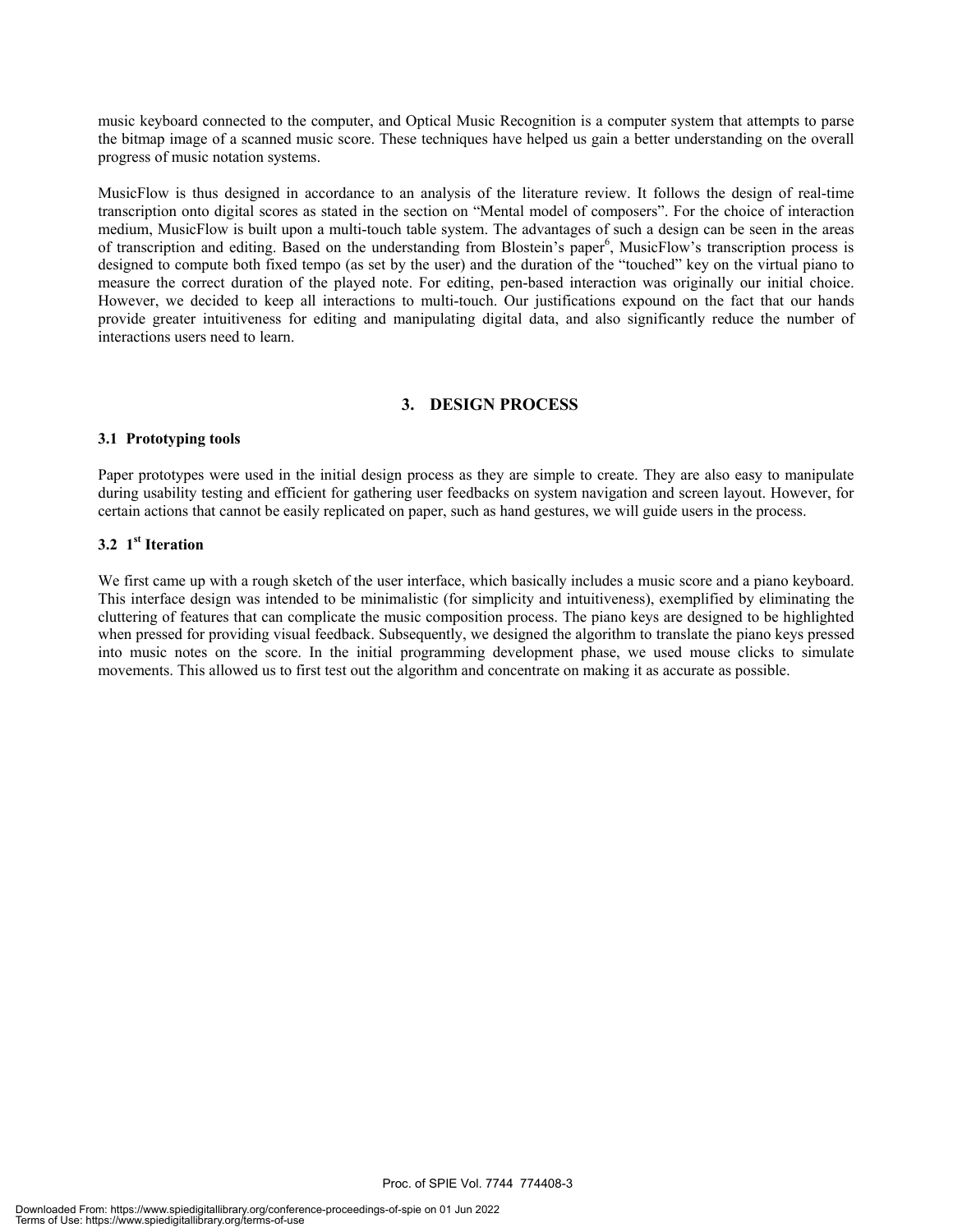# **3.3 2nd Iteration**



Video 1. Automatically transcribes music score when user plays on the virtual piano. http://www.youtube.com/watch?v=6x2c2CUHFc

We continue to implement the multi-touch detections after a thorough evaluation of the algorithm. The application was evaluated again to identify the potential bugs. Next, the algorithm was refined again to account for other music attributes such as adding of rest intervals between notes, note ties etc. In addition, the piano keyboard was redesigned to include dragging, scaling and rotating functions. Users are also allowed to save their scores as an image for the ease of printing; this has proved to be an extremely useful feature for music composers. The end result is thus a more aesthetically pleasing and user-friendly interface.

# **3.4 3rd Iteration**

Since users commented that the music notes are too small, a magnification correction was done and we implemented a scrolling gesture for easy navigation of the score. A vertical scrolling mechanism is used as opposed to a horizontal one to ensure a more continuous navigational flow and for a better view of the last few bars of the previous score. We have also added a 'playback' function since users prefer to listen to what they have played previously. In this way, they could improve on their previous music creations or continue their composition from the position where the play back has stopped. Our virtual piano keys have been enhanced with contrasting colours for the left and right hand for better visibility of the music playing process. Furthermore, users are allowed to delete individual music notes by first selecting a particular note and then tapping on the trash icon, or by 'pinching' the note with the thumb and index finger. Lastly, a 'lasso' tool (which incorporates circling hand gestures) is included to group notes, which will then be deleted using the trash icon.

# **3.5 4th Iteration**

While the deletion of notes is useful, we felt that there was room for improvement in terms of visibility and user experiences. Thus, an animation simulating a 'puff of smoke' is used to indicate to the user that the note is deleted. Furthermore, graphical music visualizations (which change dynamically according to the volume and frequency of the music) are added as an option while the user plays back.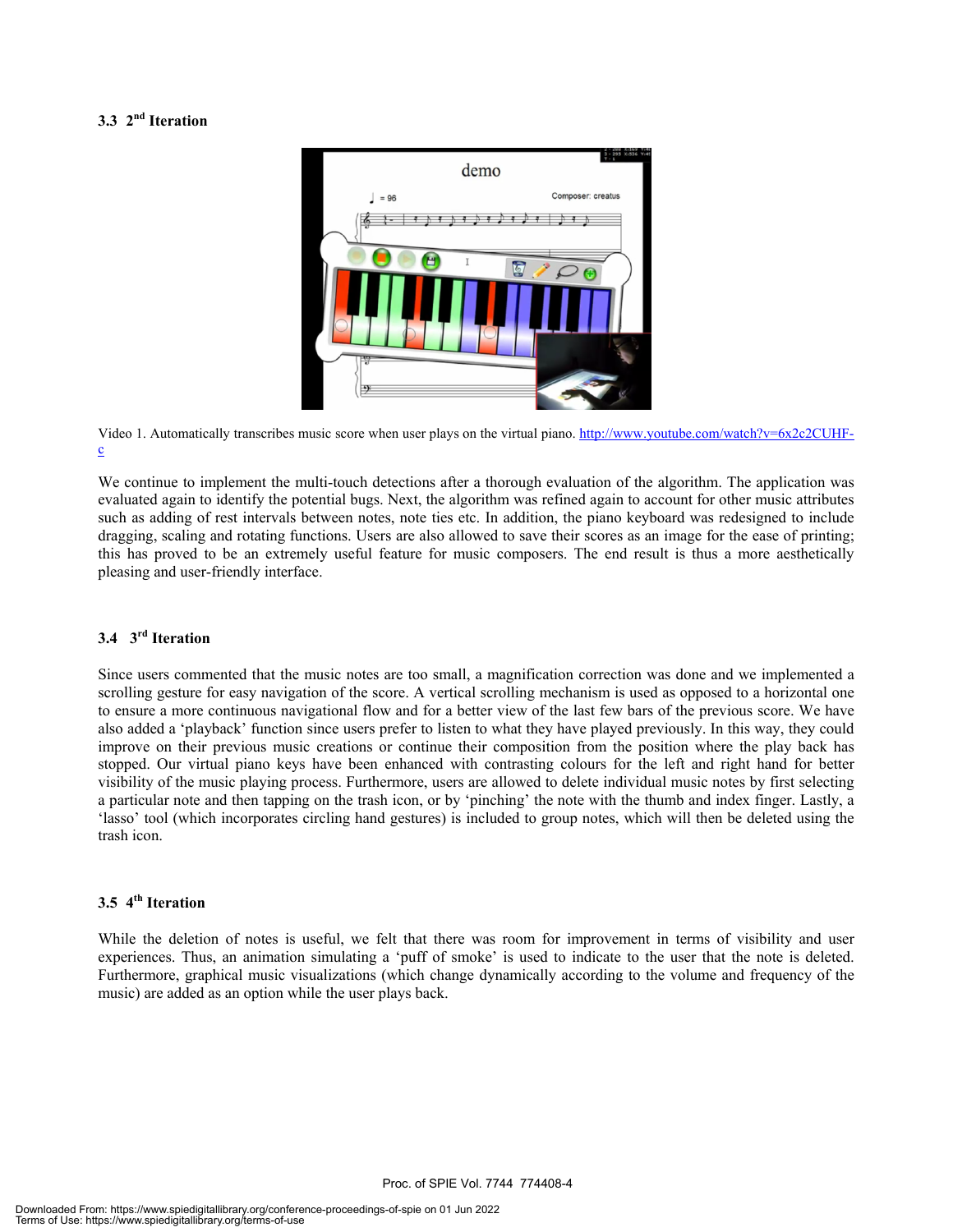# **3.6 5th Iteration**

In our initial evaluations, one user suggested a collaboration system for multiple users. Given that the multi-touch table supports collaboration, we are able to scale the productivity and potential of MusicFlow by integrating more users. In view of this, MusicFlow is now extended to integrate collaborative learning and teaching features. Firstly, we redesigned the keyboard to make it more suitable for teaching; Key indicators are now prominently displayed on the keyboard to aid the learning process of the individual keys. Moreover, users have the option to turn them on or off. As for the music sheet, small sections of the full score are displayed. At any one time, more than one score can also be added or deleted. Overall, the enhanced interface first allows the teacher to play a small set of notes, and playback them for the students to listen. Following on, students will learn those sounds that correspond with the notes, and proceed to create a new score by playing the same set. These scores can be then saved or deleted.



 Video 2. Shows how collaborative teaching tool allows student and teacher to learn and teach together on the multi-touch table. http://www.youtube.com/watch?v=p6-RgDdVFKY

# **4. EVALUATION**

### **4.1 Participants**

All participants were either pianists or composers experienced with using graphical user interfaces. Three male and seven female, between ages of 23 to 38, volunteered to participate and consent to the use of audio recording. One of the participants was a professional piano teacher.

### **4.2 Method**

Participants were briefed on the objectives of the evaluation process. A 5-minute demonstration was then carried out by the experimenter on the basic use of MusicFlow's features. Following which, participants were requested to perform a series of tasks listed below. An interview is further used to conclude the evaluation process.

- 1. **Notating music sheet:** Users were asked to play a song on the virtual piano on the multi-touch table.
- 2. **Editing music sheet:** Perform deletion, adding of dynamic expressions.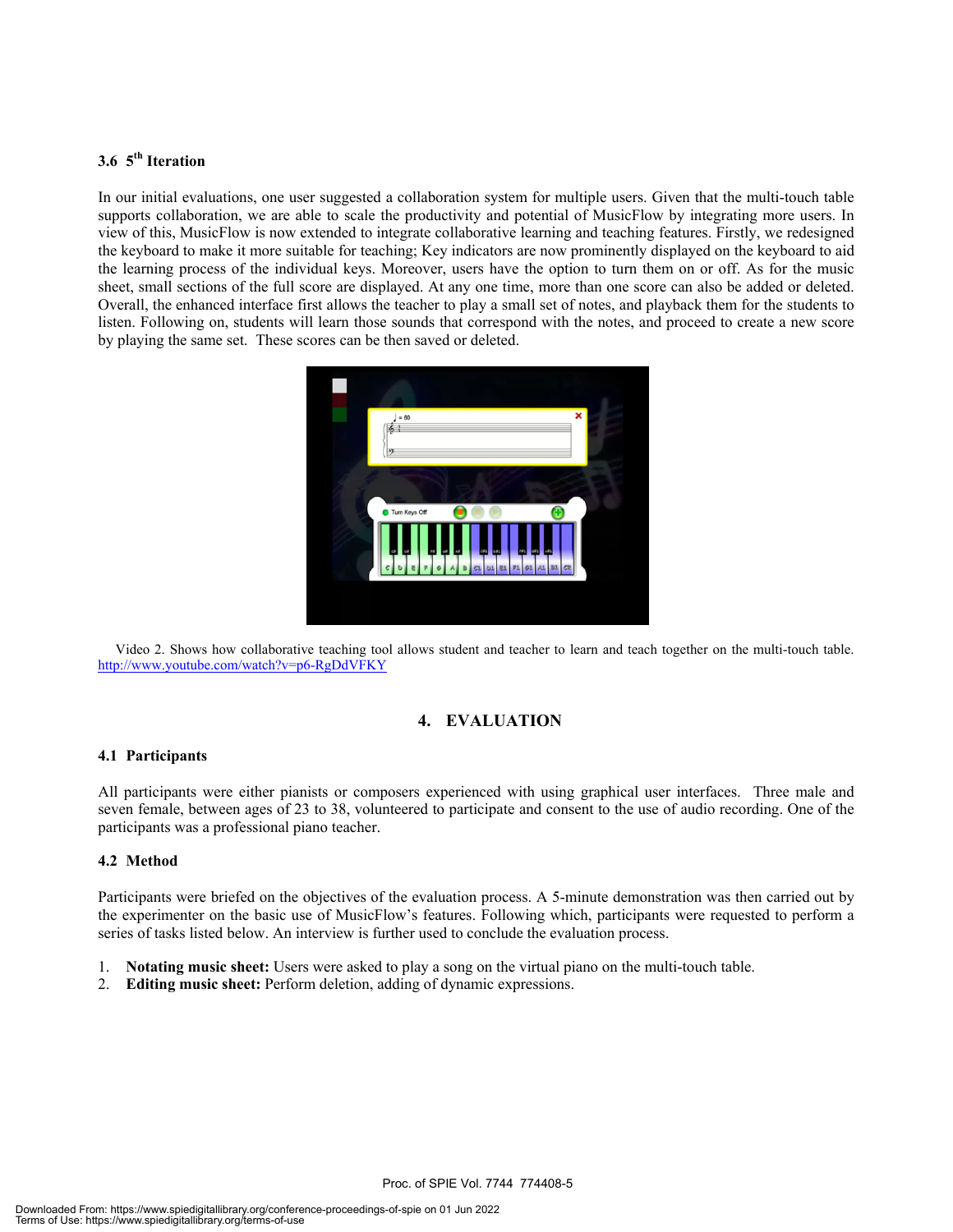- 3. **Reviewing and saving music sheet:** Play back song to review the song just composed. Execute Task 2 if editing of the score is necessary. Finally, save the music sheet to a desired graphical format.
- 4. **Learning a new song:** A teacher (experimenter) will first compose a new song to generate the music sheet. The student (participant) will then observe the music score as it is being played back and attempt to replay the song after that.

# **4.3 Interview**

The interview first enquires about the participants' experiences in playing piano and composing music. Following this, they were asked about usability and aesthetic issues (i.e. the layout and functionalities) of MusicFlow. Lastly, questions were targeted at users on their suggestions to add or improve features for MusicFlow.

# **4.4 Results**

8 out of 10 participants enjoyed the multi-touch functions as they were intuitive and easy to use. One participant specifically mentioned that using hands to notate music is much less troublesome than using keyboard and mouse as the transcription is instantaneous and efficient. 6 out of 10 participants gave feedbacks that the highlighted piano keys provided good visual feedbacks but could not completely replace the tactile affordances of a real piano. However, one participant commented on the inability to rest one's hands for concern of an unintentional trigger of touch events. As for the musical range, a piano teacher felt that it is not sufficient to accommodate more complex songs. And with respect to the collaborative teaching tool of MusicFlow, the piano teacher commented that it was interesting to incorporate touch and music technology into learning which could be adjusted for each individual learner. Her main concern was that the techniques of playing a piano could not be learnt from our teaching tool due to the lack of touch from a real piano.

# **5. CONCLUSION**

Our evaluations showed that users enjoyed using MusicFlow to compose music due to the ease of 'learn-ability', usage of the features and the intuitiveness of the multi-touch gestures used in editing. However, most users felt more comfortable using a real piano for composing. Overall, the design of MusicFlow to enhance music compositional experience is promising.

The main major limitation of MusicFlow is the lack of tactile feedback. Replicating the exact tactile feedback from a piano onto our multi-touch application is nearly impossible with today's technology. However, we have tried to compensate tactile loss by providing visual feedback in the form of highlighted keys but it was not sufficient. Moreover, the range of piano keys was limited by the size of the multi-touch table as increasing the range of piano keys would make the keys too small to be accurately played on.

SLAP Widgets<sup>1</sup> is a possible solution for providing tactile feedback absent from our current system. By replacing our virtual piano with a piano SLAP Widget, MusicFlow would be able to provide tactile feedback in additional to visual feedback. Such piano SLAP Widgets can be built from a custom piano keys mould in order to mimic a more accurate and similar feel provided by real pianos. MusicFlow can also be enhanced by incorporating more musical instruments such as guitar or drums and our further research will focus on the collaborative aspects in order to make MusicFlow a much more interactive music composition system.

# **REFERENCES**

[1] Weiss, M., Wagner, J., Jansen, Y., Jennings, R., Khoshabeh, R., D. Hollan, J. and Borchers, J., "SLAP Widgets: Bridging the Gap Between Virtual and Physical Controls on Tabletops," Proc. of the 27th international conference on Human factors in computing systems, 481- 490 (2009).